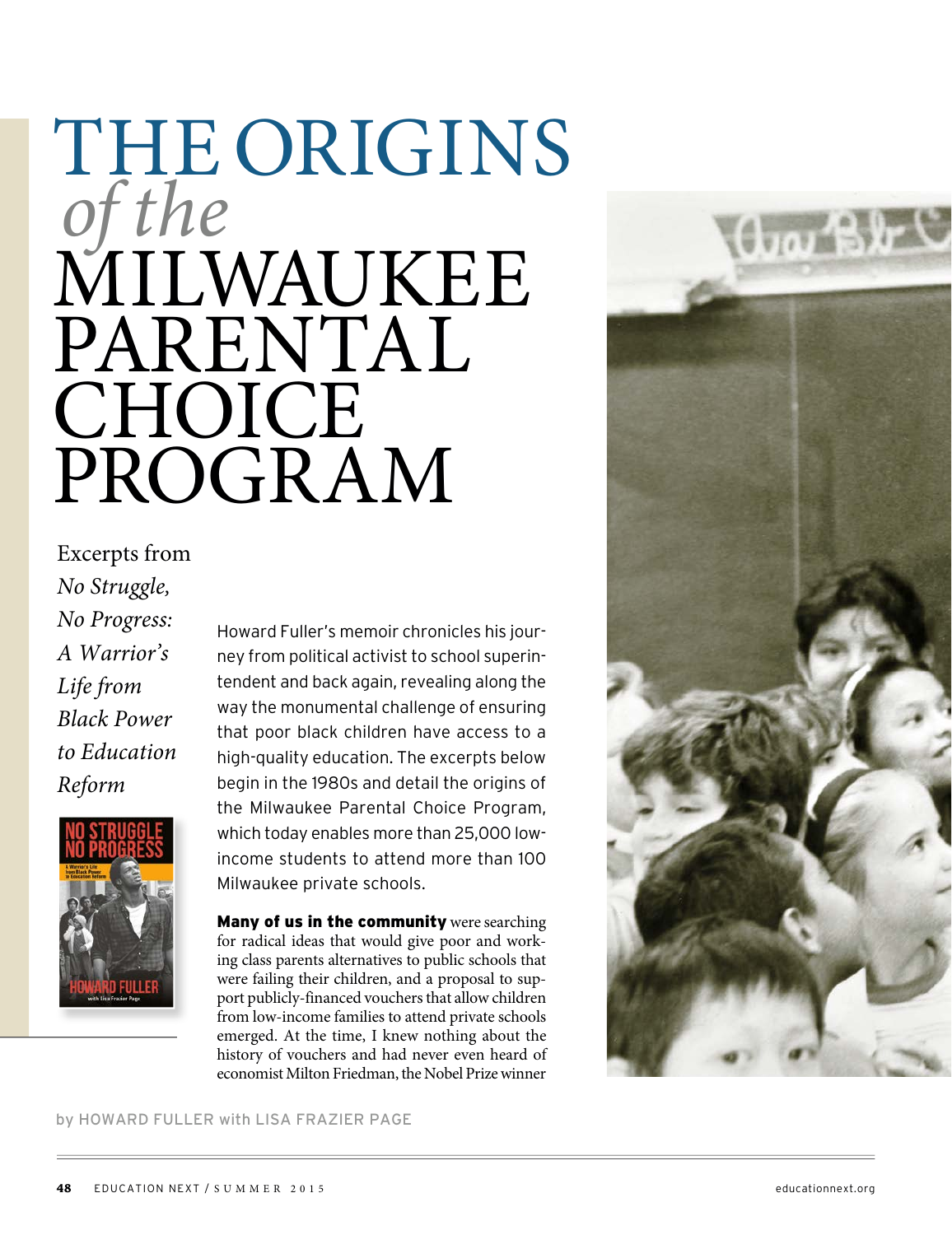**feature**



**Howard Fuller with a group of Milwaukee Public Schools students in the early 1990s**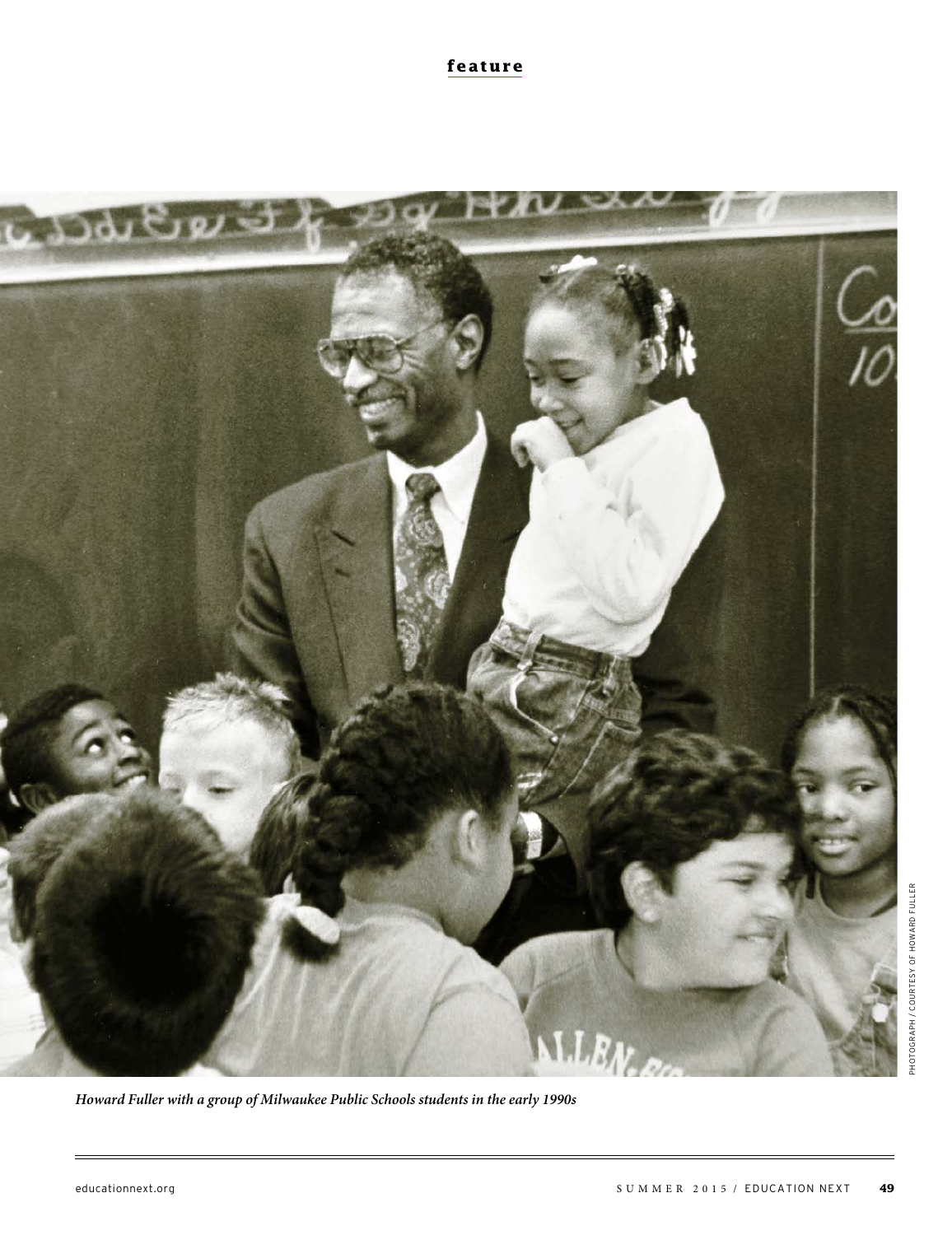who is generally given credit for first suggesting in the mid-1950s that tax dollars for education should follow the child. He argued that such competition for those tax dollars would force public schools to improve.

I'd eventually learn, though, that conservatives, like Friedman, were not the only ones trying to advance the idea of vouchers. By the early 1960s, others on the opposite end of the political spectrum also were making the argument that vouchers were a viable alternative for getting around the bureaucracy and ineffectiveness of many public schools. To me, vouchers just seemed like the next step in a logical progression of the struggle. Our efforts to change the system hadn't worked, and so we had to have a way

for low-income parents to opt out of it. Families with means already had the freedom to choose. If they didn't like their neighborhood schools, they had the resources to move their children elsewhere. I believed poor and working-class families should have that same opportunity.

There had been a change in the leadership of the Milwaukee Public Schools with the selection of Dr. Robert S. Peterkin as the new Superintendent. He had named as his Deputy Superintendent, Dr. Deborah McGriff, who had come with him from Cambridge, Massachusetts, where there was a version of parent choice within the school system. Bob and Debbie, both African American, were open to some kind of choice program in Milwaukee, and they met with a

VOUCHERS just seemed like the next step in a logical progression of the struggle. Our efforts to change the system hadn't worked, and so we had to have a way for low-income parents to opt out of it.

did not support vouchers as a party, and Polly had a difficult time even getting the measure heard during the 1989 legislative session. The chairwoman of the State Assembly's Education Committee refused to put the bill on the agenda for a public hearing, but Larry and Polly organized a campaign that included calling the chairwoman non-stop until she changed her mind. The hearing was held at the Milwaukee Public Schools auditorium, and I was involved in the organizing effort that pulled together hundreds of parents, students, and other community members, who packed the meeting room. We selected powerful speakers to represent them. Polly and others did the necessary politicking behind

the scenes, but on the day of the hearing we knew we were still at least one vote short of the majority needed to move the bill out of the committee and onto the Assembly floor. But when it came time for a vote, Kim Plache, a Democrat who had not been supportive of vouchers, astonished her colleagues by voting in favor of the measure.

She said that she could not in good conscience side against so many people in the community. Her critical vote kept the proposal alive.

Polly then worked with State Senator Gary George, a Black legislator who represented the north side of Milwaukee, to get the new program and financing for it included as part of the state budget bill. It would have been impossible to get the program into the pro-

number of community leaders, both Black and white, who had been pushing for a choice program for quite a while. The meetings were productive, and Bob and Debbie actually had agreed on some broad parameters for a voucher program to allow low-income parents to access private schools that had a proven record of educating poor children.

But somewhere in the process, the teachers' union got involved and interjected language that was unacceptable to the community.

So, community leaders again turned to State Representative Polly Williams and her assistant, Larry Harwell, who together drafted a bill creating the Milwaukee Parental Choice Program. Under the program, children from low-income families would receive state aid to attend non-religious, private schools.

Democrats, who controlled the legislature at the time,

posed budget without the support of Senator George, then co-chairman of the Joint Finance Committee, the legislature's budget writing body. I have no idea what deal Polly and Gary worked out to get his support for including the measure as part of the budget. But if the program had moved forward as a separate measure, it likely would not have passed.

Another important part of this story was the election of Tommy Thompson, a Republican, who had defeated my old boss, Tony Earl, as Governor. As much as I respected Tony, I realized that if he had won re-election, I am fairly certain he would have vetoed the program.

Tommy was a supporter of parent choice and over the years became a huge ally in keeping the program alive. But Polly should get the lion's share of credit for pulling together a coalition of Republicans and moderate Democrats—a group she would later call "The Unholy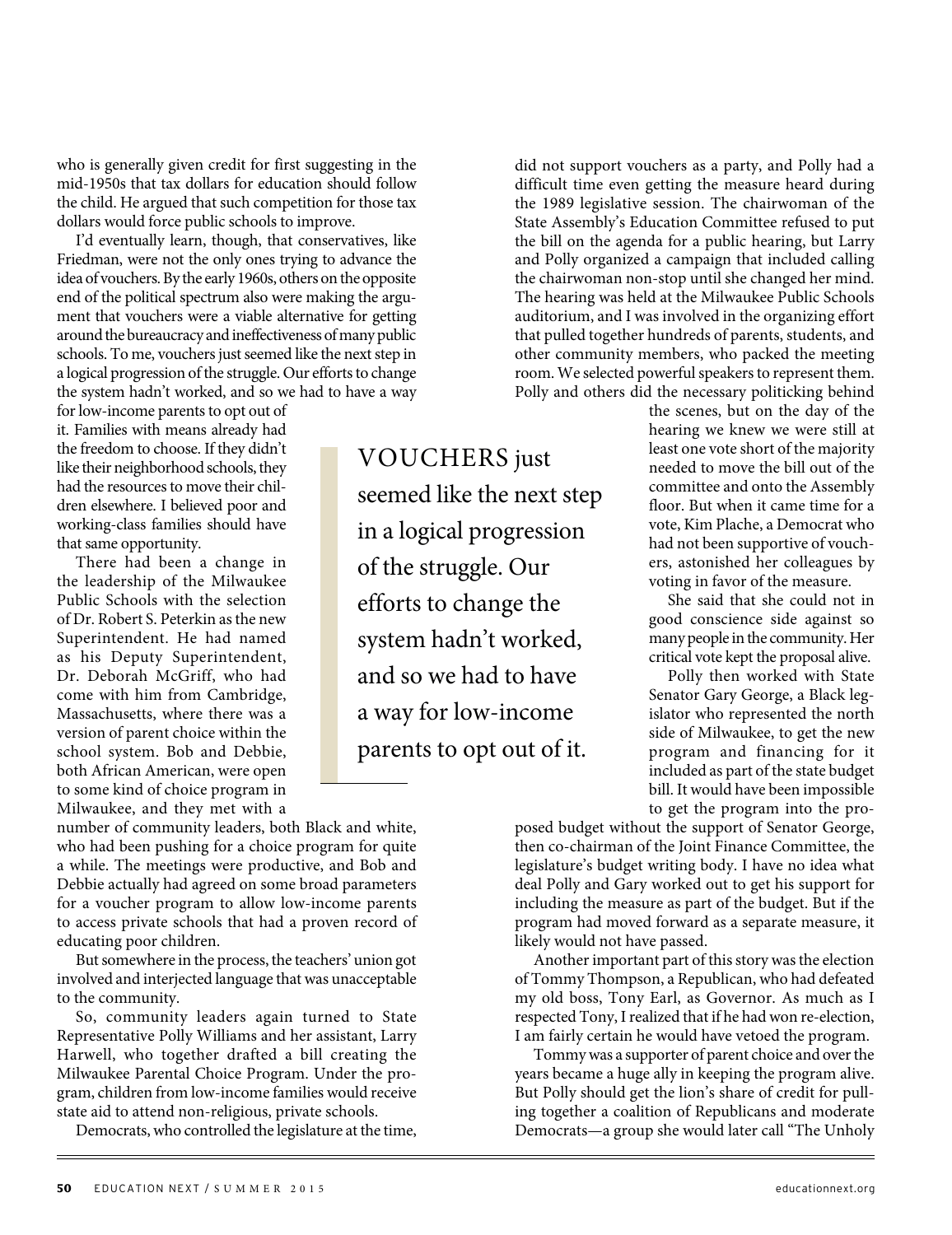## **feature** CHOICE IN MILWAUKEE FULLER

Alliance"—to get the program through the legislature. So, it is important to note that the program, which initially involved just seven schools and 337 children, started out with bi-partisan support.

All of the Black leaders who supported vouchers, most especially Polly, took a lot of abuse from critics, who made all kinds of wild claims, including that conservatives were using us to push their own hidden agenda. But I believe strongly in the concept of "interest convergence," which my friend, the late Derrick Bell, taught me. Derrick, a scholar and activist who had been the first Black ten-

ured law professor at Harvard University, explained that Black people in this country have made progress only when our interests converged with the interests of people in power. For example, our people made progress during the Civil Rights Movement largely because of our own struggle, of course. But at a certain point, our interests converged with the interests of those in power, who were trying to convince the rest of the world that democracy was a better form of government than communism.

It was certainly hard to do that with Bull Connor siccing dogs on Black people. So, those in power moved to stop those kinds of actions.

I have ALWAYS been clear that some of the people with whom I've been aligned on the parent choice issue are in the battle for very different reasons than mine. We do not share the same world view.

We have a temporary merger of interests that don't necessarily extend beyond parent choice. Nevertheless, when the legislature approved the Milwaukee Parental Choice Program near the end of the 1989 legislative session for implementation in the 1990-91 school year, it was a monumental victory for the parent choice movement.

The Milwaukee movement would experience another major victory six years later when the voucher program was expanded to include religious schools. By then, Republicans controlled both houses of the legislature, and with Tommy, a Republican, still the governor, most people began to view the program primarily as a Republican-led initiative.

Opponents would claim that the inclusion of religious schools among the choices for parents violated the separation of church and state, required by the federal constitution, and they challenged the program in court. The Wisconsin Supreme Court eventually would uphold the decision, and with religious schools among the options for parents, the program began to flourish. That growth would cause some serious battles down the road. There was no denying that the Milwaukee Parental Choice Program had given steam to a nationwide movement that was taking off.

Milwaukee Public So

**Howard Fuller with Bob Peterkin (left), the outgoing superintendent of the Milwaukee Public Schools, on the night in 1991 that Fuller was named the district's new superintendent**

In time, I would find a permanent home in that movement. But first, my life would take a sudden and unexpected turn after Bob Peterkin made a stunning announcement that he was leaving his job as Milwaukee Public Schools Superintendent at the end of his contract in June 1991 to take a position at Harvard University.

#### \* \* \* Sometime before Bob's big announcement, I

got a call from Deborah McGriff, his Deputy, who called to invite me to breakfast. She broke the news that her boss was leaving, and asked if I would support her to replace him. I gave her an enthusiastic YES!! She was perfect for the job—a smart, tough sister who had the credentials and the skills, and I knew she cared deeply about our children.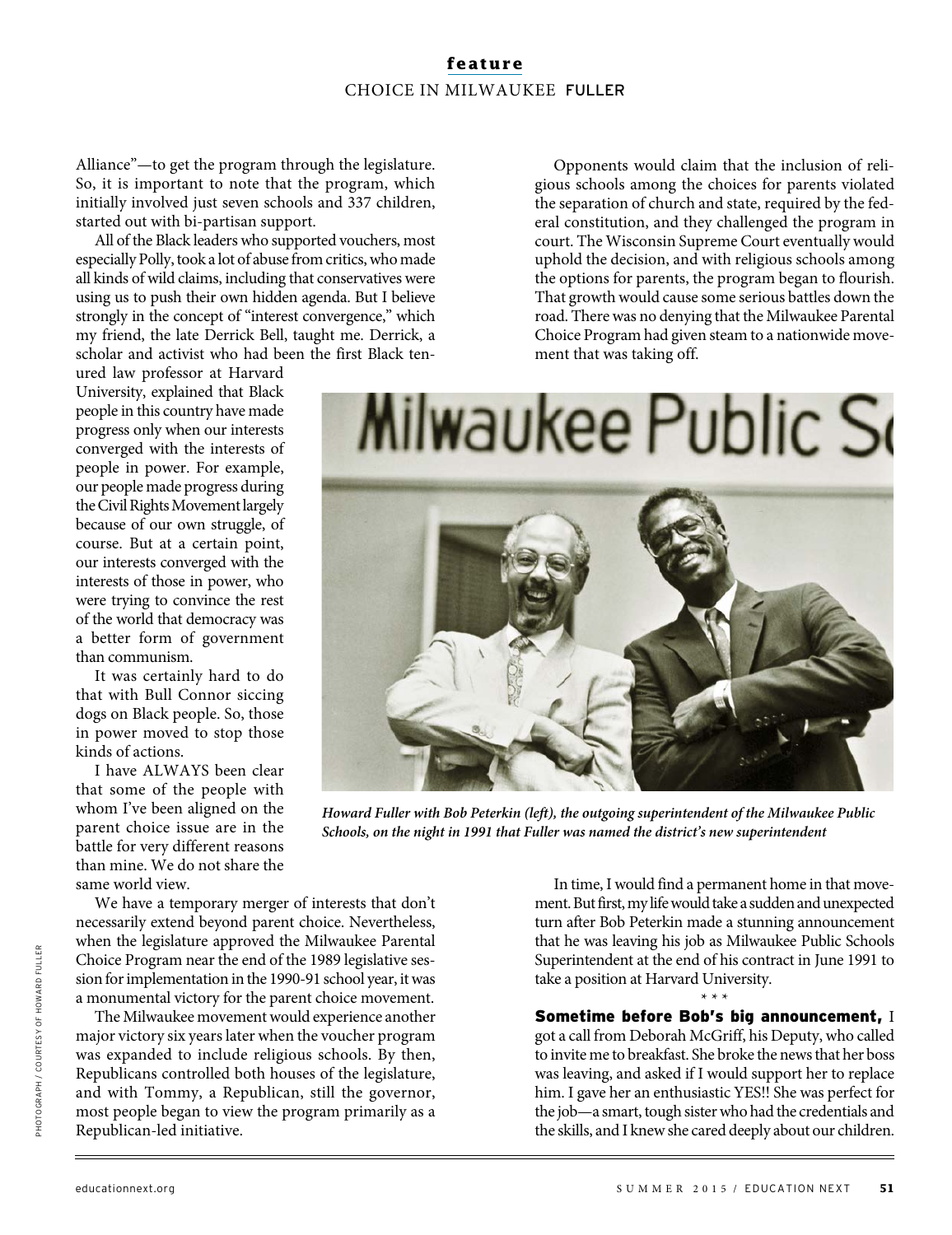I'd met Debbie in 1988, soon after Bob, who had been Superintendent of Schools in Cambridge, Massachusetts, brought her from his old administration to help him in Milwaukee. To background themselves on the city and its schools, they read old newspaper stories and talked to community leaders, who told them about my involvement in the effort to create a separate school district. As Debbie later put it, she and Bob knew all about "the crazy Black man who was trying to take part of the school district." She told me that Bob assigned her to meet with me and try to figure out what I wanted. But I clarified my intentions as soon as we met: "I don't know what you've heard about me," I told her. "But I want you to be successful." My fight

against the school system had been purely about the kids and what was best for them, I explained. If she and Bob could improve the schools for the children of Milwaukee, especially for poor kids, that's exactly what I wanted. Debbie and I discussed the need for the school district and the Department of Health and Human Services to work together, and we actually became good friends. The two of us were even able to secure a shared \$5 million grant between our organizations to create an innovative program that provided intervention to help keep needy families together and their children out of the foster care system. The program also set up protocols for the two systems to work together on identifying and reporting child abuse of MPS students.

By early March 1991, the Milwaukee Board of School Directors

had narrowed its search for a superintendent to two people, and Debbie was one of them. Then, something unexpected happened. I learned from someone I trusted that she didn't have the votes to win. It was never clear to me exactly why, but I was told that some board members were hesitant to hire a woman for the job. It was ridiculous and sexist. I heard that one member even expressed concern privately that Debbie, who is petite in stature, wouldn't be able to break up fights, as if that is among the duties of a superintendent. When it was clear to me that Debbie could not get the votes needed to win, I started listening to some of my supporters in the community who were urging me to throw my hat in the ring. I called Debbie and told her what I had learned and that, because of it, I'd decided to seek the position.

By then, she, too, had heard that the board did not

WHEN the legislature approved the Milwaukee Parental Choice Program near the end of the 1989 legislative session for implementation in the 1990–91 school year, it was a monumental victory for the parent choice movement.

plan to select her, and she was already interviewing in other school districts across the country. But it still hurt her to hear that I was going after the job. Our conversation ended abruptly, and for a few months she refused even to speak to me. It was never my intention to hurt or betray Debbie, and to this day, I think she should have gotten the job. I just knew it wasn't going to happen, and I didn't want to see someone else from outside our city become the next Superintendent. I also was intrigued by the idea of seeing if, after so many years of being a critic, I could actually make the district better for our kids. At the very least, I knew no one would work harder trying. The problem with my seeking the job was that I had

never worked as an elementary or secondary school teacher or principal. Wisconsin law required school superintendents in the state to have a minimum of three years of elementary or secondary teaching experience and a state license to work as a supervisor in the schools. That stipulation seemed unnecessary for a job that was to me about setting a vision for the district, managing high-level employees, dealing with board politics, handling relationships with the press, the community, and the unions, and most important, using the bully pulpit to fight for kids. I felt that I had been uniquely prepared for the job by my myriad of roles both inside and outside of education, and so I turned to legislators with whom I'd developed good working relationships over the

years to change state law. Fourteen state representatives ended up co-signing a bill that would waive the teaching and licensing requirements for a school superintendent in Milwaukee. Six senators introduced an identical bill. Soon after the measures became public, the NAACP and representatives of five Black church groups held a press conference in Milwaukee to denounce the move. The ministers not only expressed their disapproval of the legislation, but they attacked me personally. When reporters called me for comment, though, I refused to respond. I'd learned long ago not to allow this kind of criticism to creep into my soul. What mattered at the end of the day was what those who were making the decision thought. Another group of ministers held an event at a local church to publicly express their support for me and went to Madison to testify in favor of the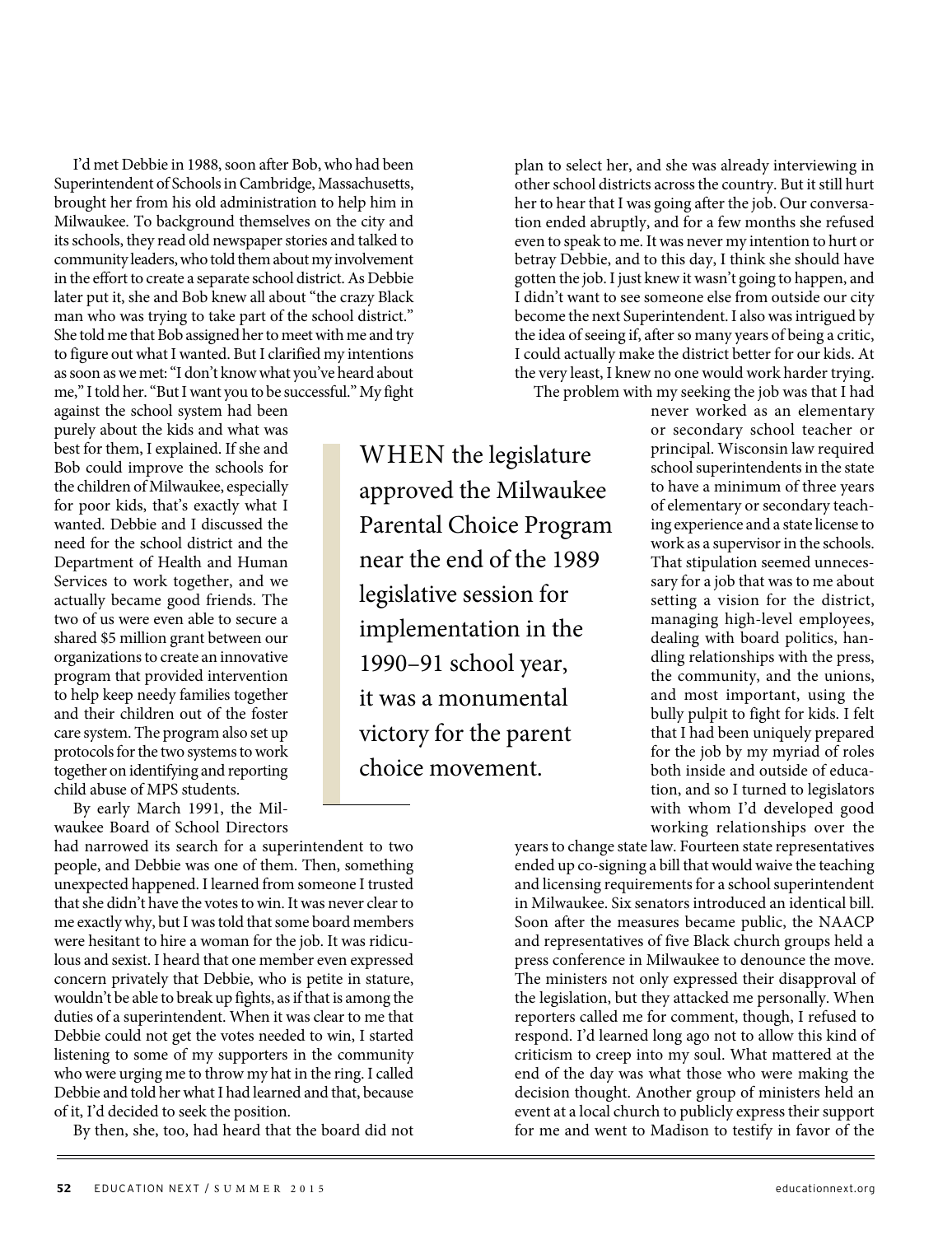## **feature** CHOICE IN MILWAUKEE FULLER

bill that would allow me to become superintendent. The measure passed easily through the legislature, clearing the way for the school board to interview me for the job.

I knew from the start that some board members had mixed opinions of me. Board President Jeanette Mitchell was one of them. She told me later that she had heard I was very polarizing and jumped from job to job. But she also had heard that I was a dedicated and effective

Schools (MPS), and during the interview I laid out five specific goals that would guide me as superintendent:

- · That all children become lifelong learners who maximize their intellectual, emotional, physical, and moral capabilities
- · That those who attend college immediately upon graduation do so without needing to spend their first year in remedial classes
- · That those who immediately enter the world of work



**Howard Fuller, then in his 20s, leads a political rally in Durham, North Carolina, in the late 1960s**

leader, and so she decided to keep an open mind. I'm glad she did because she would become one of my strongest supporters. For my first interview, the board arranged a secret meeting in a private room at the Chicago airport. I was surprised to see reporters waiting with their questions as I arrived. I wore my favorite tie, a bright, colorful one with sketches of kids all over it from an organization called "Save the Children." The tie captured perfectly my priority, the children. I had spent many hours thinking of what I wanted for the children of Milwaukee Public

have the skills and attitudes they need to secure at least an entry-level job and receive the same rigorous preparation as those who immediately go on to college

· That some of them develop an entrepreneurial spirit that would enable them to create jobs and wealth for themselves and their community

· That all of them engage in what Brazilian educator and philosopher Paulo Friere calls "the practice of freedom, the means by which men and women deal critically and creatively with reality and discover how to participate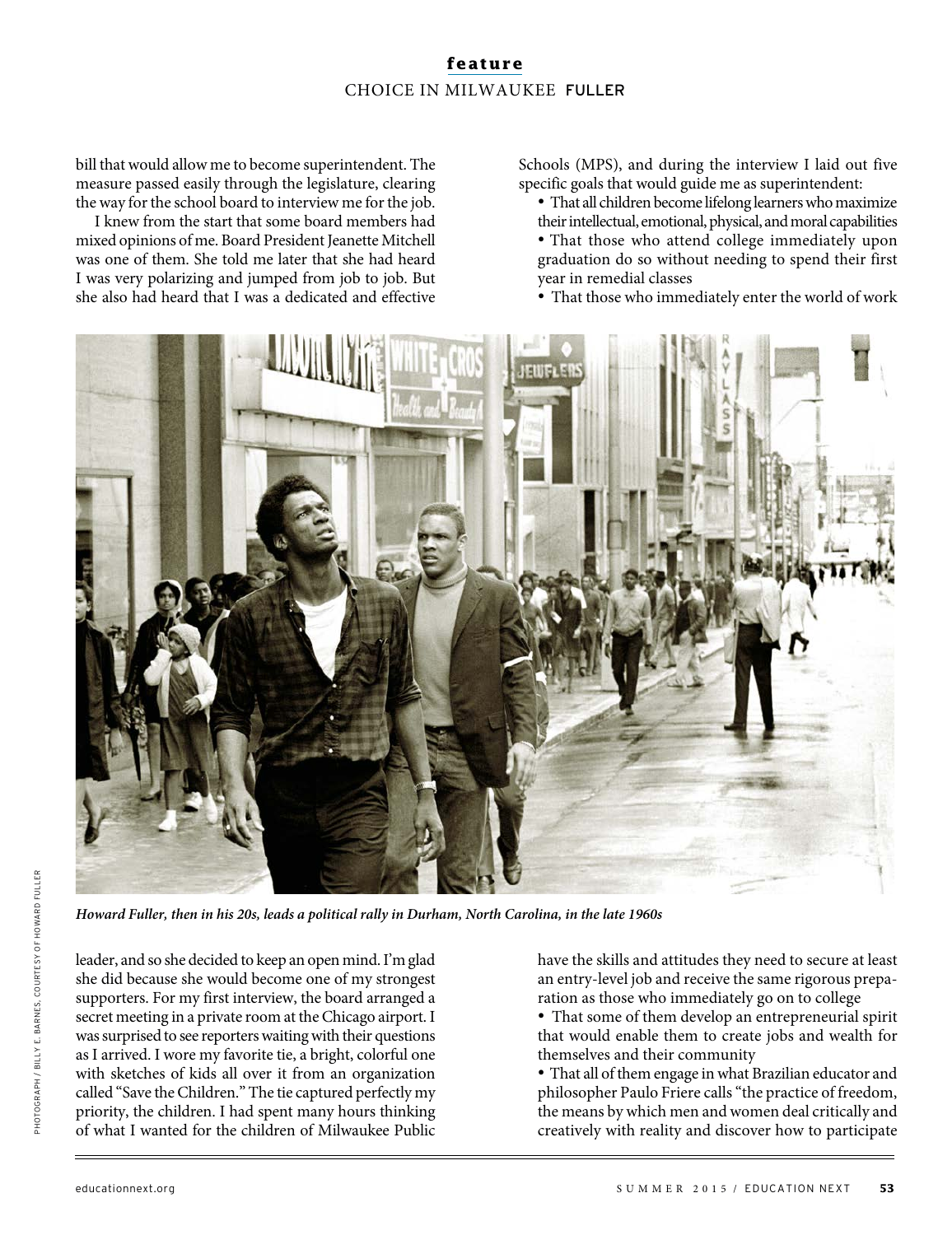in the transformation of their world."

Every child has the capacity to learn and succeed, I told board members, but the school system needed to do more to prepare them. I'd never forgotten my time at Marquette when a young lady from MPS entered the Educational Opportunity Program with a 3.6 grade point average and had never taken a college preparatory course. Even with the program's support, she was not able to enroll in Marquette. The system was failing so many of our children who

wanted to go to college but had no idea how inadequately prepared they were. I also discussed my plans to add technical training to the curriculum so that students who had no intentions of attending college graduated from high school at least with skills that would help them land good-paying jobs. But this would be accomplished without diluting the academic rigor of the curriculum.

The board interviewed me a second time at the school administration building on Friday, May 17, but I had no idea they would meet afterward and decide to begin negotiations to hire me. Jeanette made the surprise announcement during a press conference after the meeting. She said the board would vote on my contract at its May 29th meeting. When I walked into my house on the night after my second interview, my telephone was ringing, and there had been so many other calls that my answering machine was full and could take no more messages. Jeanette and several friends were calling to congratulate me.

On the night of the board's final vote, I first served as a disc jockey (one of my favorite hobbies) at a fundraiser for Mayor John Norquist, who was among the public officials

who had supported my appointment as superintendent. Then, I headed to the school board meeting in time for the board's vote on whether to extend me a three-year contract. The decision was unanimous, nine to zero. A huge sense of relief and excitement rushed through me, and I jumped onto the stage of the auditorium and shook hands with each board member. I had brought with me two Milwaukee Area Technical College students who lived in the Hillside housing project, where I'd spent part of my youth. My comments to the media afterward were

MY OPPONENTS complained that I had tried to destroy the school system with my support of parental choice. I agreed that since I was now the superintendent, I would not discuss parental choice publicly or advocate for it. I assured the board that I wanted what they wanted: a better public school system to help all of our children to be more successful.

in part aimed at inspiring them: "I think it's significant," I said, "that someone from the projects is going to be superintendent of schools."

I had no time to waste. The new school year was just months away, and the board was already into its new budget cycle. The vote took place on a Wednesday, and I wrapped things up at the county and started as superintendent the following Monday. Even though the public vote was unanimous, it became evident to me right

> away that behind the scenes was another matter. During my first strategy meeting with the board shortly after the vote, I was not even allowed to speak. I sat there the entire time, ready to present my "Strategy for Change," and none of the board members asked me a single question or recognized me to say a word. The tension was thick, and I was fuming. The next day, I wrote an open letter to the board and sent it to the newspaper. In it, I threatened to quit if I were not treated with more dignity. Jeanette then convened a closed meeting for the board members and me to talk. Some of the members were downright angry that I had been selected. Jeanette told me later that I had been able to get enough votes to win primarily because I was local. Bob's departure after just three years had stunned and upset the board, and my supporters argued that I would be more vested in the system since I had grown up in Milwaukee and was a product of its public schools. That swayed enough undecided members to give me the majority, but there was lingering resentment. My opponents complained that I had

tried to destroy the school system with my leadership role in the North Division and independent school district controversies and my support of parental choice. But they were outnumbered and had felt pressured by their colleagues, the community, and the media to vote for me and put forth a united front in public. During our private meeting, some of them questioned me vigorously about how my support for parental choice would play out in my role as superintendent. They would not stand for me to be out advocating for parental choice, while at